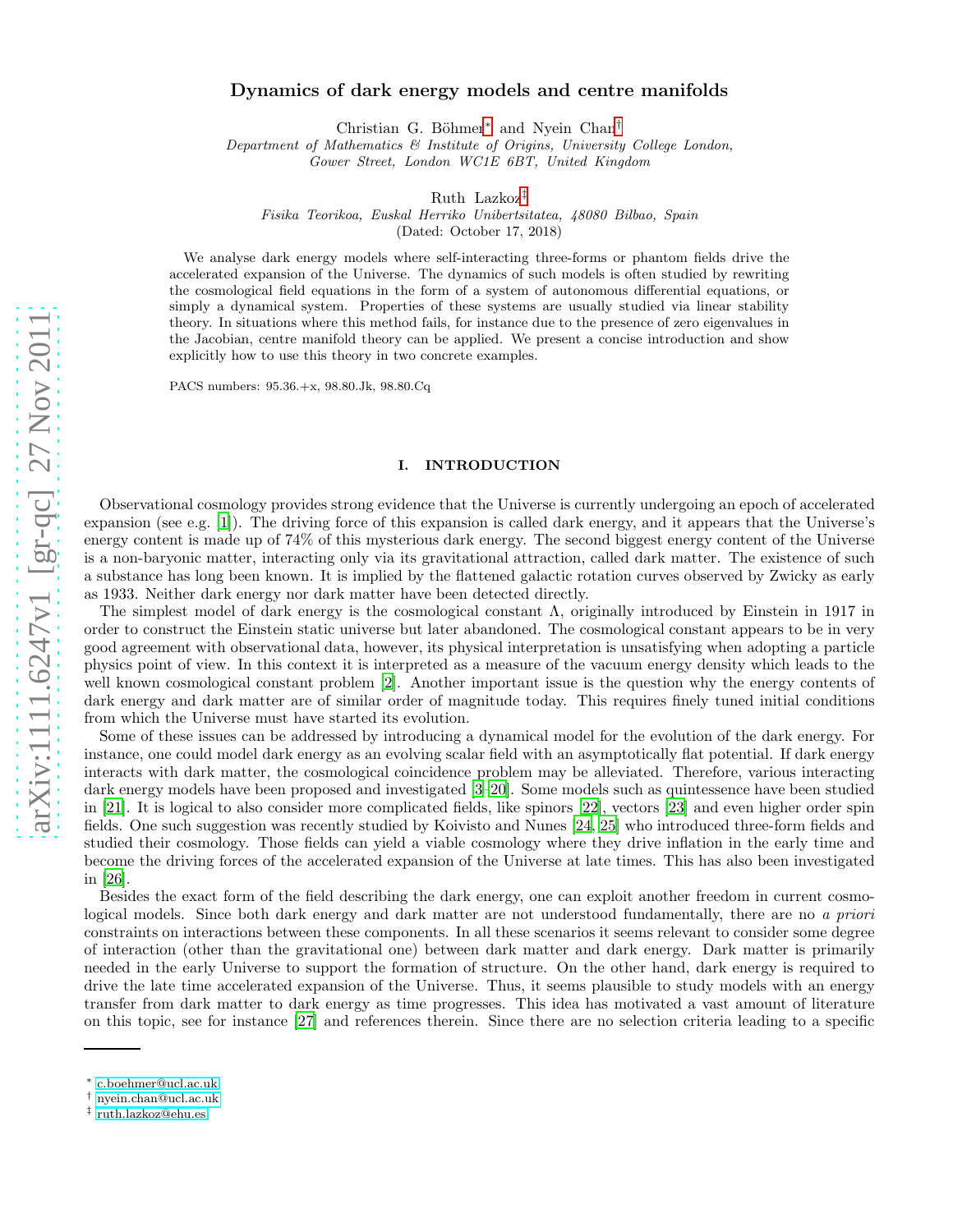coupling, any coupling that might be studied will necessarily be phenomenological, with some models having a good physical justification while others are motivated by mathematical simplicity.

#### II. DARK ENERGY MODELS

## <span id="page-1-1"></span><span id="page-1-0"></span>A. Basics

We work in a flat FLRW spacetime whose line element is given by

$$
ds^{2} = -dt^{2} + a^{2}(t)(dx^{2} + dy^{2} + dz^{2}).
$$
\n(1)

Neglecting radiation and baryons, the conservation equations for the background dark matter (DM) fluid and the dark energy (DE) are

$$
\dot{\rho}_{\rm DM} = -3H\rho_{\rm DM} + Q,\tag{2}
$$

$$
\dot{\rho}_{\rm DE} = -3H(1+w_{\rm DE})\rho_{\rm DE} - Q,\tag{3}
$$

where  $Q$  is an arbitrary coupling and the subscript DE stands for a generic dark energy model to be specified. The conservation equations are subject to the Friedmann constraint

$$
H^2 = \frac{\kappa^2}{3} (\rho_{\rm DE} + \rho_{\rm DM}),\tag{4}
$$

where  $\kappa^2 = 8\pi G/c^2$  is the gravitational coupling strength.

### <span id="page-1-2"></span>B. Three-forms

Let us now consider the case where a three-form field generates both early (inflation) and late time (dark energy) acceleration. The non-zero components of the most general three-form field in this geometry is described by [\[24,](#page-9-4) [25\]](#page-9-5)

$$
A_{ijk} = a(t)^3 \epsilon_{ijk} X(t), \tag{5}
$$

where  $X(t)$  is a scalar function of time and  $\epsilon_{ijk}$  is the standard three-dimensional permutation symbol. The equation of motion of this field is given by a modified Klein-Gordon equation, which reads

$$
\ddot{X} = -3H\dot{X} - V_{,X} - 3\dot{H}X - \frac{Q}{\dot{X} + 3HX}.
$$
\n
$$
(6)
$$

Following [\[27](#page-9-7), [28\]](#page-9-8), we choose an exponential potential

$$
V(X) = V_0 e^{-\lambda X},\tag{7}
$$

where  $\lambda$  is a dimensionless parameter and  $V_0 > 0$ . Using this potential, the field equations become

$$
\rho_X = \frac{1}{2}(\dot{X} + 3HX)^2 + V(X) - Q,\tag{8}
$$

$$
p_X = -\frac{1}{2}(\dot{X} + 3HX)^2 - V(X) + V_{,X}X,\tag{9}
$$

$$
H^{2} = \frac{\kappa^{2}}{3} \left( \frac{1}{2} (\dot{X} + 3HX)^{2} + V(X) + \rho_{\rm DM} \right),\tag{10}
$$

$$
\dot{H} = \frac{\kappa}{2} (V_{,X} X + \rho_{\rm DM}). \tag{11}
$$

To construct a dynamical system, we use the following dimensionless variables

<span id="page-1-3"></span>
$$
x := \frac{1}{\sqrt{6}H}(\dot{X} + 3HX),
$$
\n(12)

$$
y := \frac{\sqrt{V}}{\sqrt{3}H},\tag{13}
$$

$$
z := \frac{2}{\pi} \arctan \frac{3X}{\sqrt{6}},\tag{14}
$$

<span id="page-1-4"></span>
$$
s := \frac{\rho_{\rm DM}}{\sqrt{3}H}.\tag{15}
$$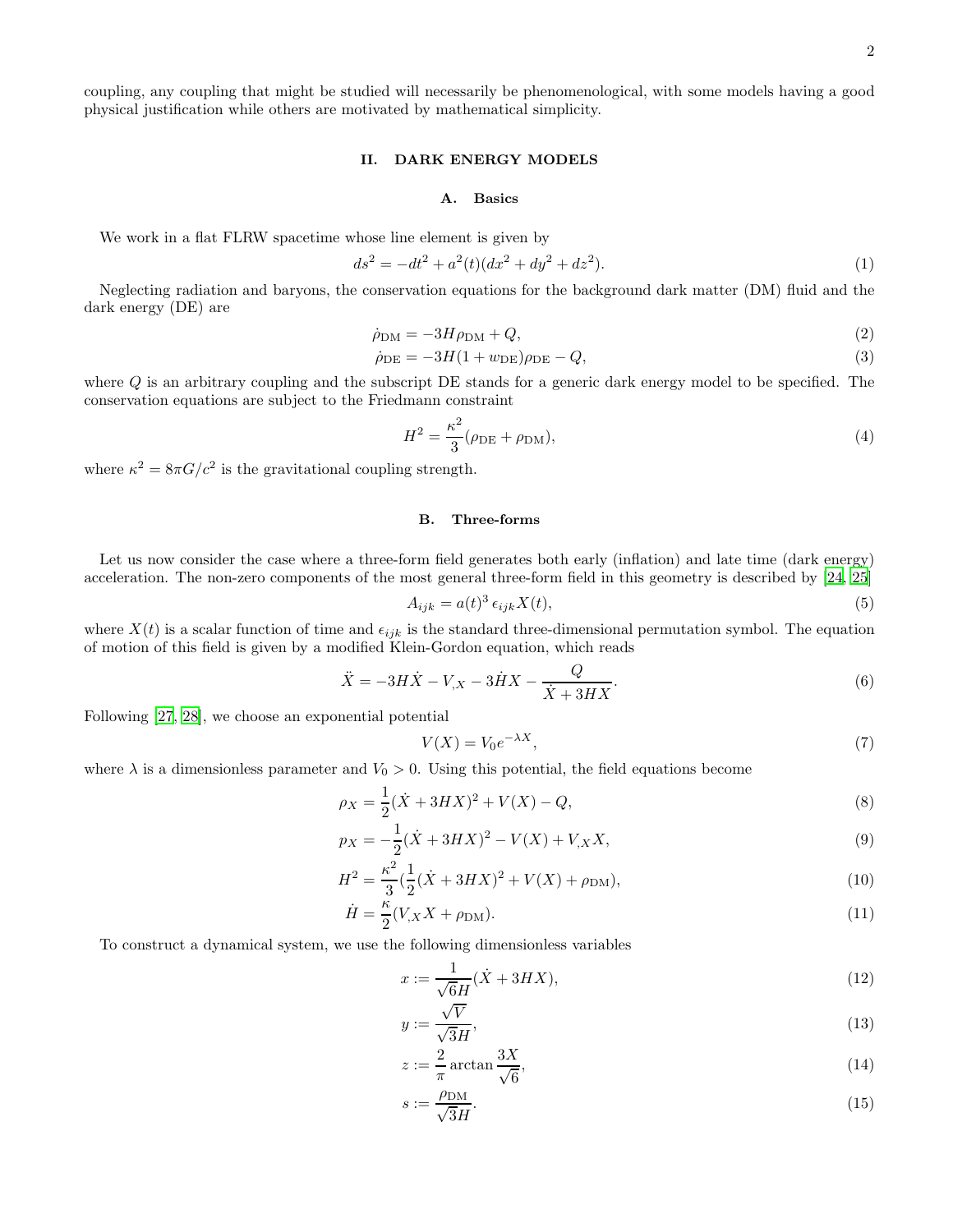Note that we have now deviated from [\[24](#page-9-4)]. Our choice of variables has the advantage that the phase space is compact by construction and we do not have to worry about the presence of critical points at infinity. These variables are motivated by noting that the Friedmann constraint now becomes

$$
x^2 + y^2 + s^2 = 1.\tag{16}
$$

Note that by construction  $-1 \le z \le 1$ , and moreover  $-1 \le x \le 1$ ,  $0 \le y \le 1$  and  $0 \le s \le 1$ . Our phase space is therefore a half cylinder of height 2.

The equation of state parameter for the three-form field is defined by  $w_X = p_X/\rho_X$  and thus can be written as

$$
w_X = -1 + \frac{V_{,X}X}{\rho_X} = -1 - \frac{1}{x^2 + y^2} \sqrt{\frac{2}{3}} y^2 \lambda \tan\left[\frac{\pi z}{2}\right].
$$
 (17)

Similarly, the total equation of state parameter becomes

<span id="page-2-0"></span>
$$
w_{\text{tot}} = -x^2 - \frac{1}{3}y^2 \left(3 + \sqrt{6\lambda} \tan\left[\frac{\pi z}{2}\right]\right). \tag{18}
$$

Recall that the condition for acceleration is  $w_{\text{tot}} < -1/3$ . We choose the coupling Q to be of the form  $Q = \alpha \rho_c H$ . This results in the following autonomous system of differential equations

$$
x' = \frac{3}{2}x(1 - x^2 - y^2) + \sqrt{\frac{3}{2}}y^2\lambda\left(1 - x\tan\left[\frac{\pi z}{2}\right]\right) - \alpha\frac{\left(1 - x^2 - y^2\right)}{2x},\tag{19}
$$

$$
y' = \frac{3}{2}y(1 - x^2 - y^2) - \sqrt{\frac{3}{2}}y\lambda\left(x + (-1 + y^2)\tan\left(\frac{\pi z}{2}\right)\right),\tag{20}
$$

$$
z' = \frac{6}{\pi} \cos\left[\frac{\pi z}{2}\right]^2 \left(x - \tan\left[\frac{\pi z}{2}\right]\right). \tag{21}
$$

Note that the equation system is invariant under the map  $y \to -y$  and thus we can constrain the analysis to the  $y \geq 0$  case. This is in fact not surprising since our potential is positive definite. The number of critical points of this dynamical system depends on the coupling parameter  $\alpha$ . Starting with  $\alpha = 0$ , we arrive at the results of [\[24\]](#page-9-4) which are

<span id="page-2-1"></span>

|  |  | Point $x   y   z$ eigenvalues $w_x   w_{\text{tot}}$                                |  |
|--|--|-------------------------------------------------------------------------------------|--|
|  |  | $A_+$ 1 0 $\frac{1}{2}$ 0, -3, -3 -1 -1                                             |  |
|  |  | $A = \begin{bmatrix} -1 & 0 & -\frac{1}{2} & 0 & -3 & -3 & -1 \end{bmatrix}$ -1     |  |
|  |  | $B \begin{bmatrix} 0 & 0 & 0 & \frac{3}{2}, \frac{3}{2}, -3 & -1 & 0 \end{bmatrix}$ |  |

TABLE I. Critical points of the uncoupled model.

In the presence of a coupling  $\alpha \neq 0$ , the number of critical points changes. Specifically, the point B splits into 2 different critical points, see Figure [1.](#page-7-0) The points  $A_{\pm}$  remain unchanged, however, their eigenvalues do change. This is summarised in Table [II.](#page-3-0)

As the coupling strength increases to its maximally allowed value,  $\alpha \to 3$ , the two points  $B_{\pm}$  move towards the points  $A_{\pm}$ . When  $\alpha = 3$  these points merge and the system has two critical points, each with two zero eigenvalues. Note that we do not analyse this degenerate case.

### C. Phantom dark energy

Phantom dark energy models have been of interest since their first introduction by Caldwell [\[29\]](#page-9-9). Cosmological observations place the dark energy equation of state close to −1, however, this value could also be approached from below, a case which is not excluded by observations. In a recent paper, Leon & Saridakis [\[30\]](#page-9-10) have considered a varying-mass model for dark matter particles in the framework of phantom cosmologies. They considered a phantom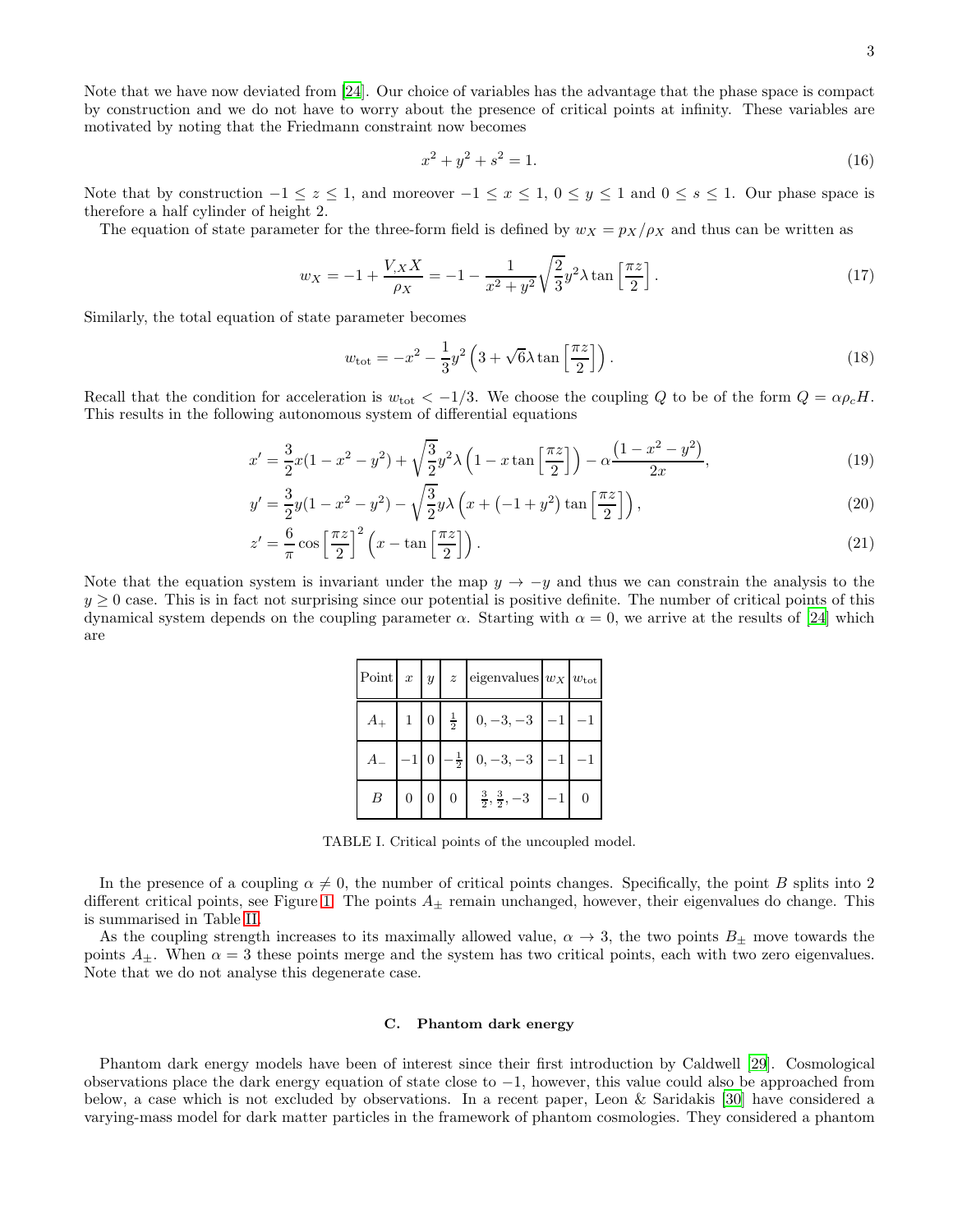| Point   | $\boldsymbol{x}$                 | $\boldsymbol{y}$ | $\boldsymbol{z}$                                                                                                                                                                         | eigenvalues          | $w_X$ $w_{\text{tot}}$ |
|---------|----------------------------------|------------------|------------------------------------------------------------------------------------------------------------------------------------------------------------------------------------------|----------------------|------------------------|
| $A_{+}$ |                                  |                  | $\bar{5}$                                                                                                                                                                                | $0, -3, -3 + \alpha$ |                        |
|         | $A_{-}$ $-1$ 0<br>$-\frac{1}{2}$ |                  |                                                                                                                                                                                          | $0, -3, -3 + \alpha$ |                        |
|         | $B_+$ $\sqrt{\frac{\alpha}{3}}$  |                  | $\left  0 \right  \frac{2}{\pi} \arccos \left[ \sqrt{3}/\sqrt{\alpha + 3} \right] \left  -3, -\alpha + 3, (-\alpha + 3)/2 \right  - 1 \left  -\frac{\alpha}{3} \right $                  |                      |                        |
|         |                                  |                  | $B = \left[-\sqrt{\frac{\alpha}{3}}\right]0\left[-\frac{2}{\pi}\arccos\left[\sqrt{3}/\sqrt{\alpha+3}\right]\right] - 3, -\alpha+3, (-\alpha+3)/2\right]-1\left[-\frac{\alpha}{3}\right]$ |                      |                        |

<span id="page-3-0"></span>TABLE II. Critical points of the coupled model.

dark energy model with power-law potential interacting with dark matter. Dark energy is modelled as a scalar field with negative kinetic energy whose energy density and pressure are given by

$$
\rho_{\phi} = -\frac{1}{2}\dot{\phi}^2 + V(\phi),\tag{22}
$$

$$
p_{\phi} = -\frac{1}{2}\dot{\phi}^2 - V(\phi). \tag{23}
$$

We denote the equation of state parameter by  $w_{\phi} = p_{\phi}/\rho_{\phi}$ . Note that the sign of the phantom kinetic term is opposite to that of an ordinary scalar field. The dark matter energy density is assumed to depend on the mass of the dark matter particle which in turn is assumed to depend on the field  $\phi$ ,  $\rho_{DM} = M_{DM}(\phi)n_{DM}$  where  $n_{DM}$  is the number density which is determined by  $\dot{n}_{DM} + 3Hn_{DM} = 0$ . The field dependence of the mass can be interpreted as a coupling between the dark energy and the dark matter. Therefore, the dark matter energy density satisfies the evolution equation [\(2\)](#page-1-0) where the coupling Q is determined by the dependence of the mass on the field  $\phi$ . This means

$$
Q = \frac{d \ln M_{\rm DM}(\phi)}{d\phi} \dot{\phi} \rho_{\rm DM}.
$$

Assuming that the total energy-momentum tensor is conserved, the dark energy will satisfy equation [\(3\)](#page-1-1). Both evolution equations will be subject to the Friedmann constraint [\(4\)](#page-1-2).

Similar to  $(12)$ – $(15)$ , we define dimensionless variables as follows

$$
x := \frac{\kappa \dot{\phi}}{\sqrt{6}H},\tag{25}
$$

$$
y := \frac{\kappa \sqrt{V(\phi)}}{\sqrt{3}H},\tag{26}
$$

$$
z := \frac{\sqrt{6}}{\kappa \phi}.\tag{27}
$$

It is useful to express the density parameter and the equation of state in form of these variables, which gives

$$
\Omega_{\phi} = \frac{\kappa^2 \rho_{\phi}}{3H^2} = -x^2 + y^2,
$$
\n(28)

$$
w_{\phi} = \frac{-x^2 - y^2}{-x^2 + y^2},\tag{29}
$$

$$
w_{\text{tot}} = -x^2 - y^2. \tag{30}
$$

In these variables, the cosmological field equations take the form of the following dynamical system

$$
x' = -3x + \frac{3}{2}x(1 - x^2 - y^2) - \frac{\lambda y^2 z}{2} - \frac{\mu}{2}z(1 + x^2 - y^2),\tag{31}
$$

$$
y' = \frac{3}{2}y(1 - x^2 - y^2) - \frac{\lambda xyz}{2},
$$
\n(32)

$$
z' = -xz^2.\tag{33}
$$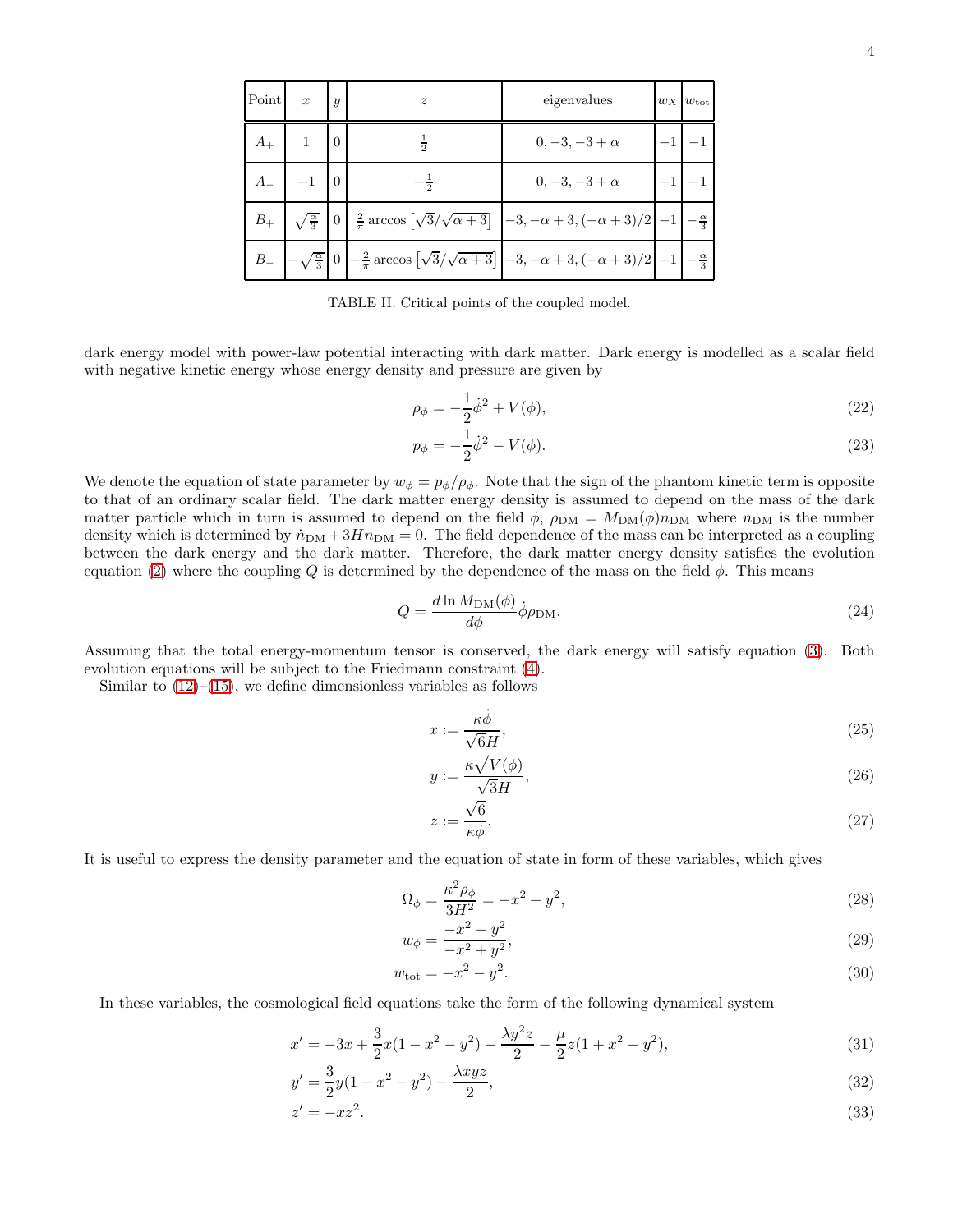|   |  | Point $x   y   z  $ eigenvalues    | $w_{\phi}$ | $w_{\rm tot}$ |
|---|--|------------------------------------|------------|---------------|
|   |  | 0 0 0 0 $0, 3/2, -3/2$ undefined 0 |            |               |
| B |  | $0 \mid 1 \mid 0 \mid 0, -3, -3$   | $-1$       |               |

<span id="page-4-0"></span>TABLE III. Critical points of the phantom dark energy model.

This system possesses two physically meaningful critical points which are non-hyperbolic since there exists at least one zero eigenvalue in each of them, see Table [III.](#page-4-0)

Thus, centre manifold theory is required in order to study the nature of these critical points as remarked in [\[30\]](#page-9-10). Note that point A is always unstable since we have one positive and one negative eigenvalue.

#### III. CENTRE MANIFOLD THEORY

## A. Mathematical background

When discussing the mathematical background of the centre manifold theory, we closely follow Carr [\[31\]](#page-9-11) and Wiggins [\[32\]](#page-9-12). In the presence of zero eigenvalues in the stability matrix at the critical point, linear theory fails to provide information on the stability of that point. The main aim of the centre manifold is to reduce the dimensionality of the system near that point so that stability of the reduced system can be investigated. There always exists an invariant local centre manifold  $W<sup>c</sup>$  passing through the fixed point to which the system could be restricted to study its behaviour in the neighborhood of the fixed point. The (in)stability of the reduced system determines the (in)stability of the system at that point.

Let  $x \in \mathbb{R}^c$  and  $y \in \mathbb{R}^s$ . An arbitrary dynamical system with zero eigenvalues in the stability matrix can always be written in the following form

<span id="page-4-1"></span>
$$
\begin{aligned}\n\dot{x} &= Ax + f(x, y), \\
\dot{y} &= By + g(x, y),\n\end{aligned} \tag{34}
$$

where

$$
f(0,0) = 0, \t Df(0,0) = 0,g(0,0) = 0, \t Dg(0,0) = 0.
$$
 (35)

Here we assume that the critical point is located at the origin and  $Df$  denotes the matrix of first derivatives of the vector valued function f. A is a  $c \times c$  matrix having eigenvalues with zero real parts and B is an  $s \times s$  matrix having eigenvalues with negative real parts.

Note that a dynamical system with zero eigenvalues can always be rewritten into the above form by virtue of a linear change of coordinates. We will show this construction explicitly when we discuss the three-form and phantom models below.

Definition. We call the space

$$
W^{c}(0) = \{(x, y) \in \mathbb{R}^{c} \times \mathbb{R}^{s} | y = h(x), |x| < \delta, h(0) = 0, Dh(0) = 0\},\tag{36}
$$

for  $\delta$  sufficiently small, the centre manifold for the system [\(34\)](#page-4-1).

One can think of this manifold as the space where the stable directions  $y$  are parametrised by the unstable directions x. One can now consider the dynamics of the system restricted to this manifold [\[31\]](#page-9-11). Since the  $y = h(x)$ , one is left with the reduced equation

<span id="page-4-2"></span>
$$
\dot{u} = Au + f(u, h(u)), \qquad u \in \mathbb{R}^c,
$$
\n(37)

for sufficiently small u. The (in)stability properties of the reduced system  $(37)$  imply (in)stability properties of the full system [\(34\)](#page-4-1).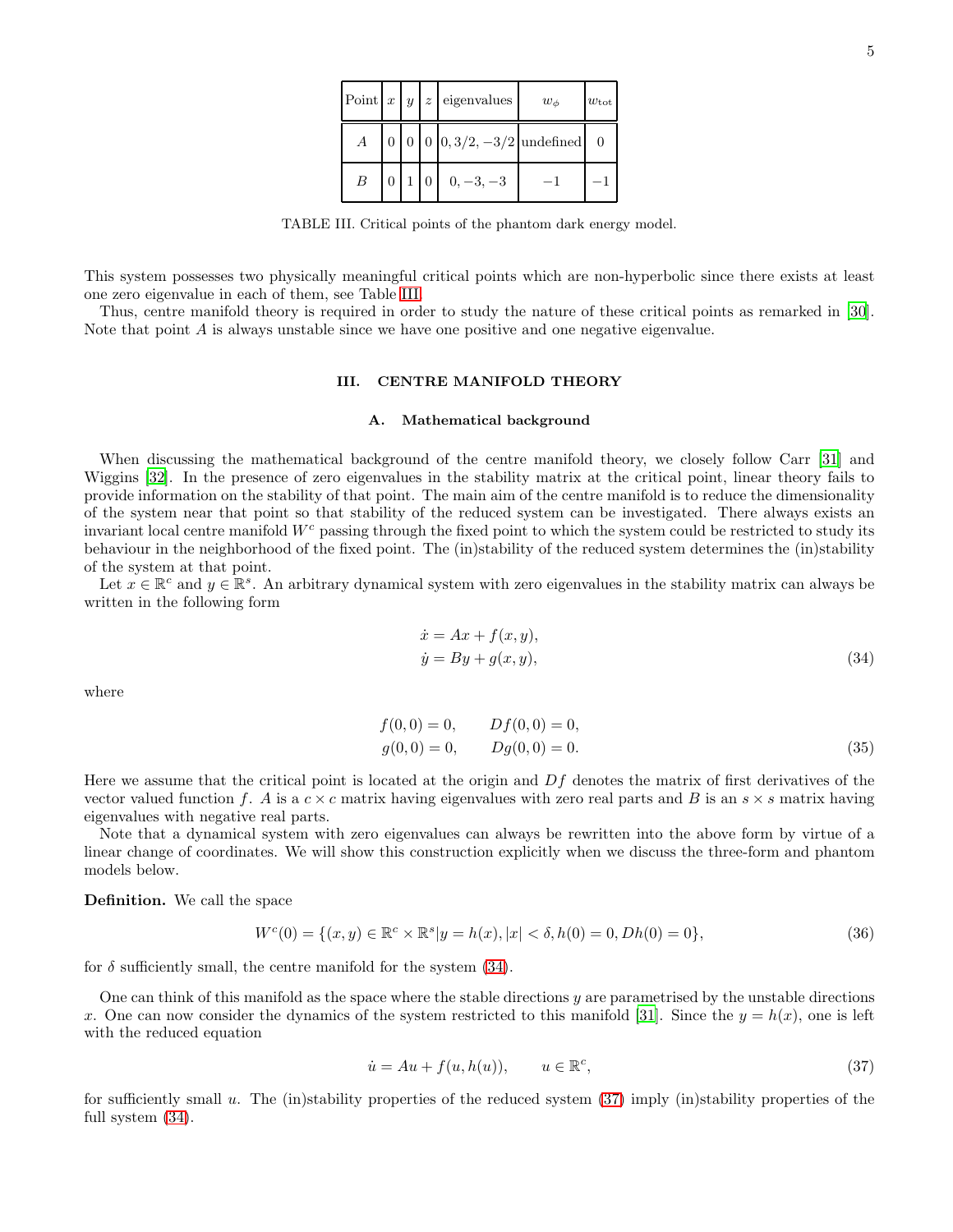Next, we need to construct this centre manifold explicitly. By differentiating the defining equation  $y = h(x)$  with respect to the independent variable we get  $\dot{y} = Dh(x)\dot{x}$  where we used the chain rule. Eliminating  $\dot{x}$  and  $\dot{y}$  via [\(34\)](#page-4-1), one arrives and the following quasilinear partial differential equation which  $h$  has to satisfy

$$
\mathcal{N}(h(x)) = Dh(x) [Ax + f(x, h(x))] - Bh(x) - g(x, h(x)) = 0,
$$
\n(38)

from which h can be found and inserted into  $(37)$  to study the reduced system. In general it will not be possible to solve [\(38\)](#page-5-0) analytically. However, such knowledge is in fact not needed since we are only interested in the reduced system near the critical point. Therefore, it suffices to simply assume h to be of the form  $h(x) = ax^2 + bx^3 + \mathcal{O}(x^4)$ and to determine to first few non-trivial terms of the Taylor expansion of h. Note that this is always possible and will result in a unique solution.

#### B. A simple example

Let us start with a simple example [\[32\]](#page-9-12) that shows the above construction. Let  $(x, y) \in \mathbb{R}^2$  and consider the system

<span id="page-5-1"></span><span id="page-5-0"></span>
$$
\dot{x} = x^2 y - x^5,\tag{39}
$$

$$
\dot{y} = -y + x^2,\tag{40}
$$

whose only critical point is  $(x, y) = (0, 0)$  with eigenvalues 0 and -1.

Therefore, in this example one has

$$
A = 0,\qquad \qquad B = -1,\tag{41}
$$

$$
f(x,y) = x^2y - x^5, \qquad g(x,y) = x^2.
$$
 (42)

Assuming that  $h(x)$  is of the form

$$
h(x) = ax^2 + bx^3 + \mathcal{O}(x^4),
$$
\n(43)

we find that

$$
\mathcal{N}(h(x)) = (2ax + 3bx^2 + \mathcal{O}(x^4))(x^2(ax^2 + bx^3 + \mathcal{O}(x^4)) - x^5) + (ax^2 + bx^3 + \mathcal{O}(x^4)) - x^2 \tag{44}
$$

$$
= (a-1)x^2 + bx^3 + \mathcal{O}(x^4) = 0.
$$
\n(45)

Comparing coefficients, we find  $a = 1$  and  $b = 0$  and thus the centre manifold is given by  $h(x) = x^2 + \mathcal{O}(x^4)$ . Now, the evolution equation restricted to the centre manifold [\(37\)](#page-4-2) is given by

$$
\dot{x} = x^4 + \mathcal{O}(x^5),\tag{46}
$$

whose dynamics are such that for x sufficiently small,  $x = 0$  is unstable.

We would also like to note that it is not allowed to simply approximate the centre manifold by  $y = 0$ . Putting this into the equations [\(40\)](#page-5-1), we would arrive at the reduced equation  $\dot{x} = -x^5$  which would indicate stability. More details can be found in [\[31,](#page-9-11) [32\]](#page-9-12)

### IV. APPLICATIONS TO DARK ENERGY MODELS

#### A. Three-forms

Applications of centre manifold theory to cosmological models have been studied previously, see e.g. [\[33](#page-9-13), [34](#page-9-14)]. We now apply this to the system  $(19)–(21)$  $(19)–(21)$  for the critical point  $A_+$ . In order to do so, we must transform this system into the form of [\(34\)](#page-4-1). Firstly, we introduce new coordinates  $X = x - 1$ ,  $Y = y$  and  $Z = z - 1/2$  which move the point  $(1, 0, 1/2)$  to the origin of the phase space. By computing the matrix of eigenvectors of the stability matrix of the system in  $X, Y, Z$ , we introduce another set of new coordinates

$$
\begin{pmatrix} u \\ v \\ w \end{pmatrix} = \begin{pmatrix} 0 & 1 & 0 \\ -3/(\pi \alpha) & 0 & 1 \\ 3/(\pi \alpha) & 0 & 0 \end{pmatrix} \begin{pmatrix} X \\ Y \\ Z \end{pmatrix}.
$$
 (47)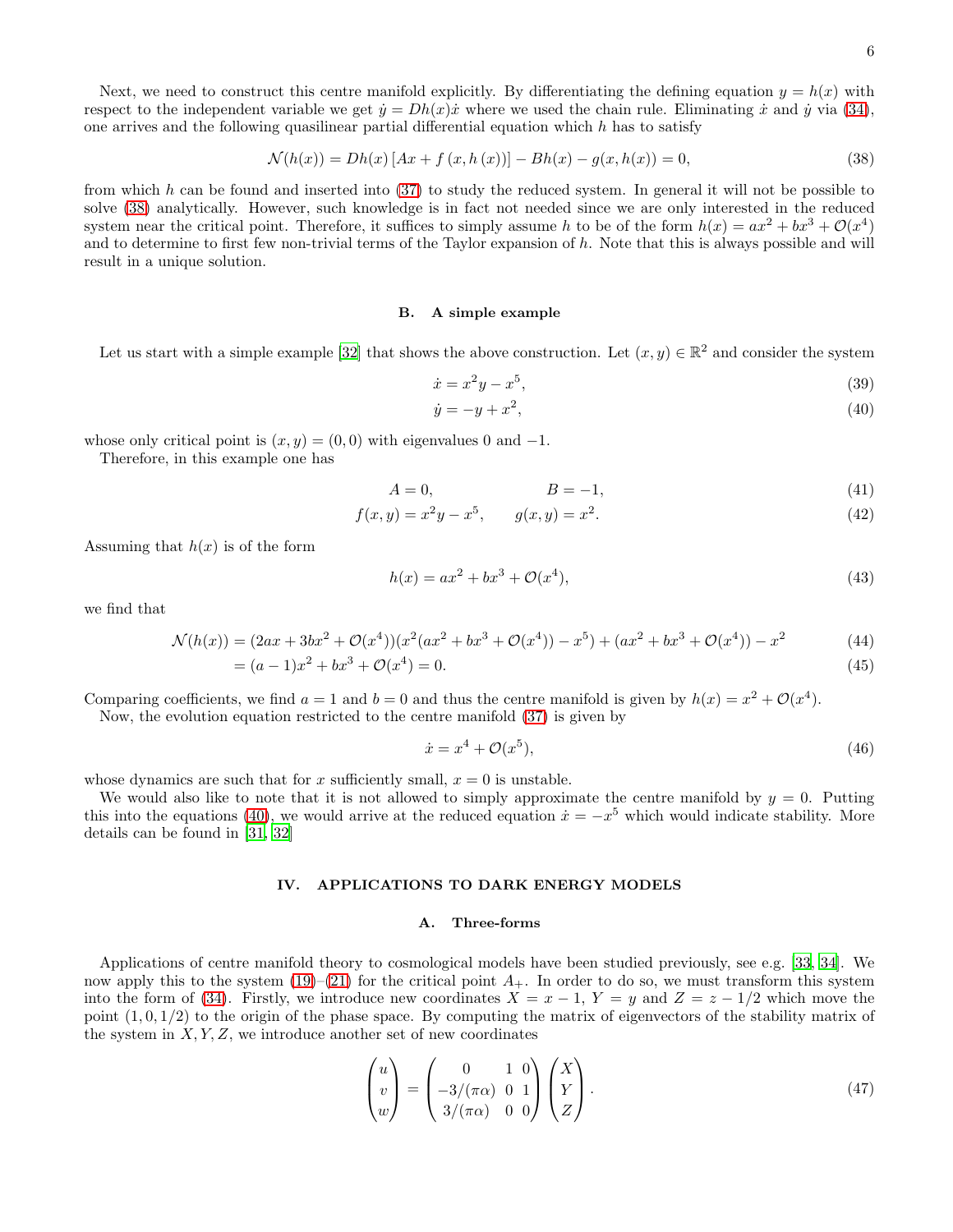In these coordinates, our system of equations is now in the correct form

$$
\begin{pmatrix} \dot{u} \\ \dot{v} \\ \dot{w} \end{pmatrix} = \begin{pmatrix} 0 & 0 & 0 \\ 0 & -3 & 0 \\ 0 & 0 & -3 + \alpha \end{pmatrix} \begin{pmatrix} u \\ v \\ w \end{pmatrix} + \begin{pmatrix} \text{non} \\ \text{linear} \\ \text{terms} \end{pmatrix} . \tag{48}
$$

Comparing this with the general form [\(34\)](#page-4-1), we firstly note that  $x = u$  is a scalar function while  $y = (v, w)$  is a two-component vector. Accordingly, we find

$$
A = 0, \qquad B = \begin{pmatrix} -3 & 0 \\ 0 & -3 + \alpha \end{pmatrix}, \tag{49}
$$

$$
f = -\frac{1}{6}\pi\alpha(6+\sqrt{6\lambda})uw - \frac{3}{2}u^3 - \frac{1}{6}\pi^2\alpha^2uw^2 - \sqrt{\frac{3}{2}}u\lambda\left(1+(u^2-1)\tan\left[\frac{1}{2}\pi(\frac{1}{2}+v+w)\right]\right),\tag{50}
$$

$$
g = \begin{pmatrix} (\alpha + 2a_2\pi\alpha - 3)u^2 + 3a_3u^3 + \mathcal{O}(u^4) \\ (3 + 2b_2\pi\alpha)u^2 + b_3(3 - \alpha)u^3 + \mathcal{O}(u^4) \end{pmatrix}.
$$
 (51)

Note that knowledge of g up to order  $\mathcal{O}(u^4)$  is sufficient to construct the centre manifold up to the desired order. The complete expressions for the components of g can be found in Appendix [A.](#page-9-15)

The centre manifold can now be assumed to be of the form

$$
h = \begin{pmatrix} a_2u^2 + a_3u^3 + \mathcal{O}(u^4) \\ b_2u^2 + b_3u^3 + \mathcal{O}(u^4) \end{pmatrix}.
$$
 (52)

It has to satisfy equation [\(38\)](#page-5-0), which explicitly reads

$$
\mathcal{N} = \frac{1}{2\pi\alpha} \begin{pmatrix} 3(\alpha + 2a_2\pi\alpha - 3)u^2 + 3a_3u^3 + \mathcal{O}(u^4), \\ (3 - \alpha)(3 + 2b_2\pi\alpha)u^2 + b_3(3 - \alpha)u^3 + \mathcal{O}(u^4), \end{pmatrix} = 0.
$$
 (53)

Solving for the four constants  $a_2, a_3, b_2$  and  $b_3$ , we obtain

$$
a_2 = \frac{3 - \alpha}{2\pi\alpha}, \qquad a_3 = 0,\tag{54}
$$

$$
b_2 = \frac{-3}{2\pi\alpha}, \qquad b_3 = 0. \tag{55}
$$

We can now study the dynamics of the reduced equation [\(37\)](#page-4-2), which becomes

$$
\dot{u} = -\left(\frac{3}{2} + \sqrt{\frac{3}{2}}\alpha\right)u^3 + \mathcal{O}(u^4). \tag{56}
$$

Therefore, we find that the point  $A_+$  is stable according to centre manifold theory. When we repeat this calculation for A<sup>−</sup> we find the opposite results, namely, this point is unstable. Figure [1](#page-7-0) shows the phase spaces of the coupled and the uncoupled models. Note that this information is not obvious from the trajectories in the phase space diagrams since one is tempted to conclude that both  $A_+$  and  $A_-$  are stable.

#### B. Phantom dark energy

We extend our work to a scenario of varying-mass dark matter particles in the framework of phantom cosmology, and our results obtained by performing centre manifold analysis are consistent with [\[30](#page-9-10)].

We firstly look at model 2 of [\[30\]](#page-9-10). The autonomous system of differential equations is given by

$$
x' = -3x + \frac{3}{2}x(1 - x^2 - y^2) - \frac{\lambda y^2 z}{2} - \frac{\mu}{2}z(1 + x^2 - y^2),\tag{57}
$$

$$
y' = \frac{3}{2}y(1 - x^2 - y^2) - \frac{\lambda xyz}{2},\tag{58}
$$

$$
z' = -xz^2.\tag{59}
$$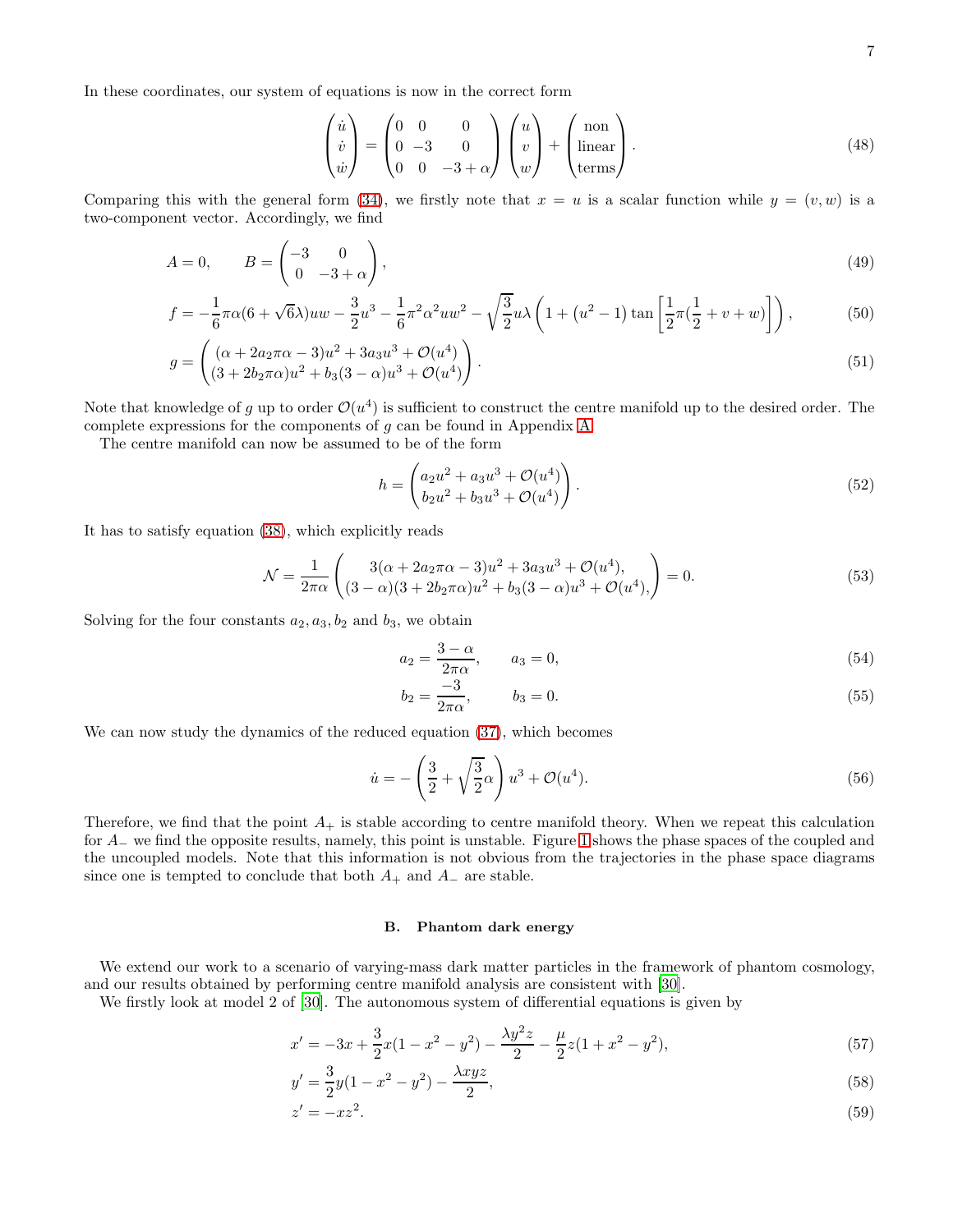

<span id="page-7-0"></span>FIG. 1. These figures show the phase space of the three-form dark energy models without (left) and with dark sector couplings (right).

The critical points are  $(0, 0, 0)$  and  $(0, 1, 0)$ , which are both non-hyperbolic. However, the former has a positive and a negative eigenvalue, from which it can be deduced the point is unstable. As for the second point, there are two negative eigenvalues and a zero eigenvalue. Therefore, linear theory fails to provide information about the stability of that point. It is required to perform centre manifold analysis in order to study the nature of the stability of the second point. We first transform the coordinates into a new system  $X = x, Y = y - 1$  and  $Z = z$ , such that the critical point is at the origin. Next, we introduce yet another new coordinate system

$$
\begin{pmatrix} u \\ v \\ w \end{pmatrix} = \begin{pmatrix} 0 & 1 & 0 \\ 1 & 0 & \frac{\lambda}{6} \\ 0 & 0 & 1 \end{pmatrix} \begin{pmatrix} X \\ Y \\ Z \end{pmatrix}.
$$
 (60)

In these new coordinates the equations are transformed into

$$
\begin{pmatrix} \dot{u} \\ \dot{v} \\ \dot{w} \end{pmatrix} = \begin{pmatrix} 0 & 0 & 0 \\ 0 & -3 & 0 \\ 0 & 0 & -3 \end{pmatrix} \begin{pmatrix} u \\ v \\ w \end{pmatrix} + \begin{pmatrix} \text{non} \\ \text{linear} \\ \text{terms} \end{pmatrix}.
$$
 (61)

As before, we compare this with the general form [\(34\)](#page-4-1) and deduce that  $x = u$  is a scalar function while  $y = (v, w)$  is a two-vector component vector. Thus, we obtain

$$
A = 0, \qquad B = \begin{pmatrix} -3 & 0 \\ 0 & -3 \end{pmatrix}, \tag{62}
$$

$$
f = -\frac{1}{6}u^2(6v - u\lambda),
$$
\n(63)

$$
g = \begin{pmatrix} g_1 \\ g_2 \end{pmatrix},\tag{64}
$$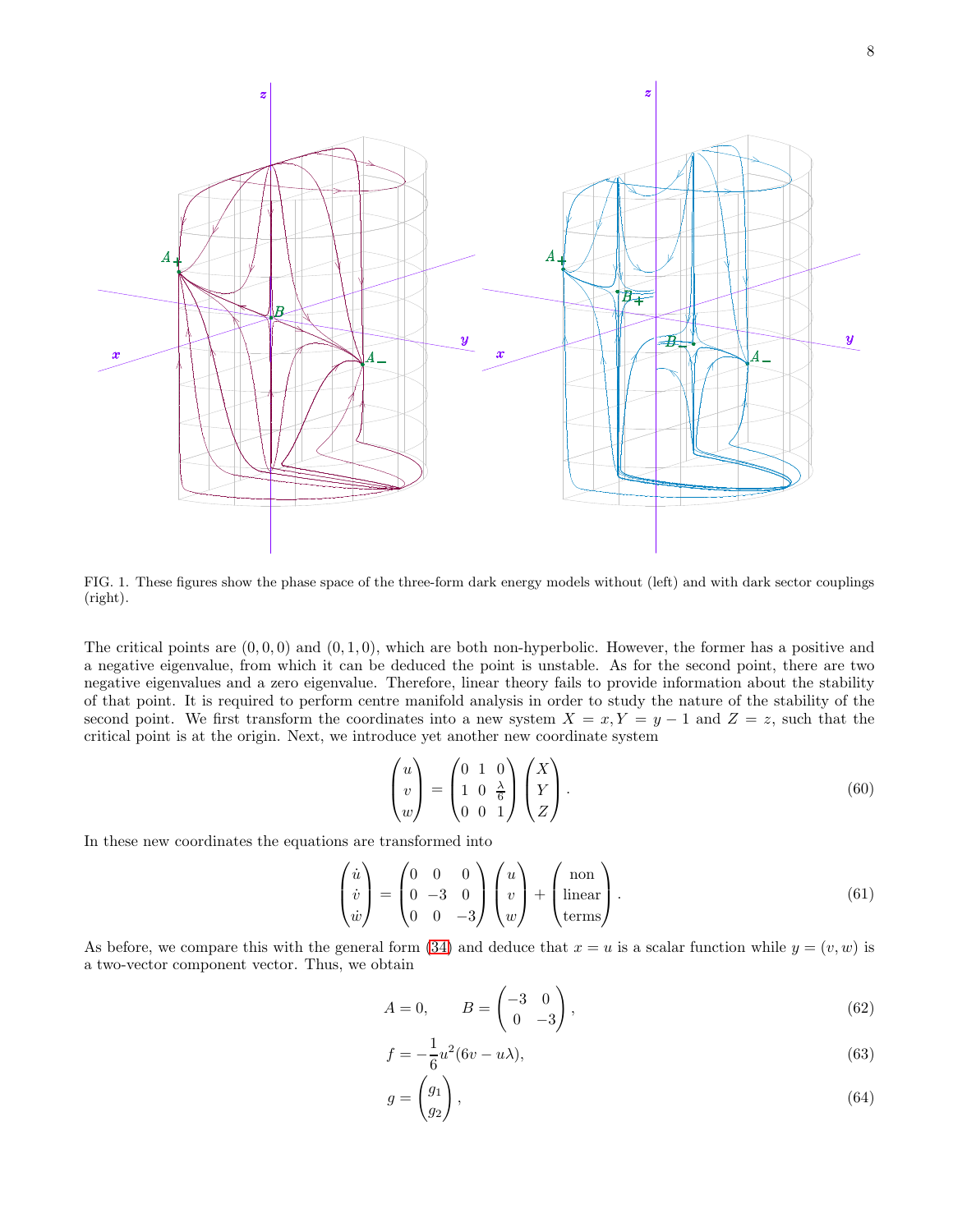where we give the explicit expressions of the components of  $g$  in Appendix [B.](#page-9-16)

The centre manifold can now be assumed to be of the form

$$
h = \begin{pmatrix} a_2u^2 + a_3u^3 + \mathcal{O}(u^4) \\ b_2u^2 + b_3u^3 + \mathcal{O}(u^4) \end{pmatrix}.
$$
 (65)

Equation [\(38\)](#page-5-0) becomes

$$
\mathcal{N} = \begin{pmatrix} 3a_2u^2 + \frac{1}{144}u^3(432a_3 + 72b_2(\lambda - 2\mu) - \lambda^2(4 + \lambda - 2\mu)) + \mathcal{O}(u^4), \\ 3b_3u^3 + u^2(3b_2 - \frac{\lambda^2}{24}) + \mathcal{O}(u^4), \end{pmatrix} = 0,
$$
\n(66)

where the  $a_2, a_3, b_2$  and  $b_3$  are computed as

$$
a_2 = 0, \qquad a_3 = \frac{\lambda^2}{108}, \tag{67}
$$

$$
b_2 = \frac{\lambda^2}{72}, \qquad b_3 = 0. \tag{68}
$$

The dynamics of the system restricted to the centre manifold is given by

$$
\dot{u} = \frac{\lambda}{6}u^3 + \mathcal{O}(u^4). \tag{69}
$$

Thus it is clear from this equation that the point is stable if  $\lambda < 0$  and unstable if  $\lambda > 0$ . This result is consistent with [\[30\]](#page-9-10) where the same result was obtained by using the method of normal forms.

## V. CONCLUSIONS

One of the main aims of this paper was to give a concise introduction into centre manifold theory, which is useful for studying dynamical systems with zero eigenvalues in the stability matrix. While this method has recently been applied to some models, a simple introduction with applications to cosmology does not seem to appear in the literature. We provide such an introduction and point out the necessity of using centre manifold theory.

We then apply this method to two dark energy models, one based on three-forms and the other one based on phantom dark energy. For the phantom dark energy model we confirm previous results and show their derivation explicitly. For the three-form model we can conclude that only one of two potentially stable points is in fact stable, a result not accessible from linear stability theory. Moreover, the trajectories of the phase space seem to suggest stability of the unstable point, emphasising that critical points with zero eigenvalues need to be investigated carefully.

In order to study physically relevant dynamical systems derived from cosmological field equations, it is important that we do not restrict our models based on simplicity and the ability to use linear stability theory. We should aim towards constructing the most physically motivated models and study them irrespective of the mathematical challenges involved. There exists a huge amount of mathematical literature on dynamical systems, much of which still awaits to be applied to physics.

## ACKNOWLEDGMENTS

NC would like to thank Ben Willcocks for useful discussions on centre manifold theory and suggestions on the manuscript. RL is supported by the Spanish Ministry of Science and Innovation and by the Basque Governments through research projects FIS2010-15492 and GIU06/37 respectively.

<span id="page-8-0"></span><sup>[1]</sup> J. Dunkley et al. [ WMAP Collaboration ], Astrophys. J. Suppl. 180 (2009) 306-329. [\[arXiv:0803.0586](http://arxiv.org/abs/0803.0586) [astro-ph]].

<span id="page-8-1"></span><sup>[2]</sup> S. Weinberg, Rev. Mod. Phys. 61 (1989) 1.

<span id="page-8-2"></span><sup>[3]</sup> C. Wetterich, Astron. Astrophys. 301 (1995) 321-328. [\[arXiv:hep-th/9408025](http://arxiv.org/abs/hep-th/9408025) [hep-th]].

<sup>[4]</sup> L. Amendola, Phys. Rev. D60 (1999) 043501. [\[astro-ph/9904120\]](http://arxiv.org/abs/astro-ph/9904120).

<sup>[5]</sup> A. P. Billyard, A. A. Coley, Phys. Rev. D61 (2000) 083503. [\[astro-ph/9908224\]](http://arxiv.org/abs/astro-ph/9908224).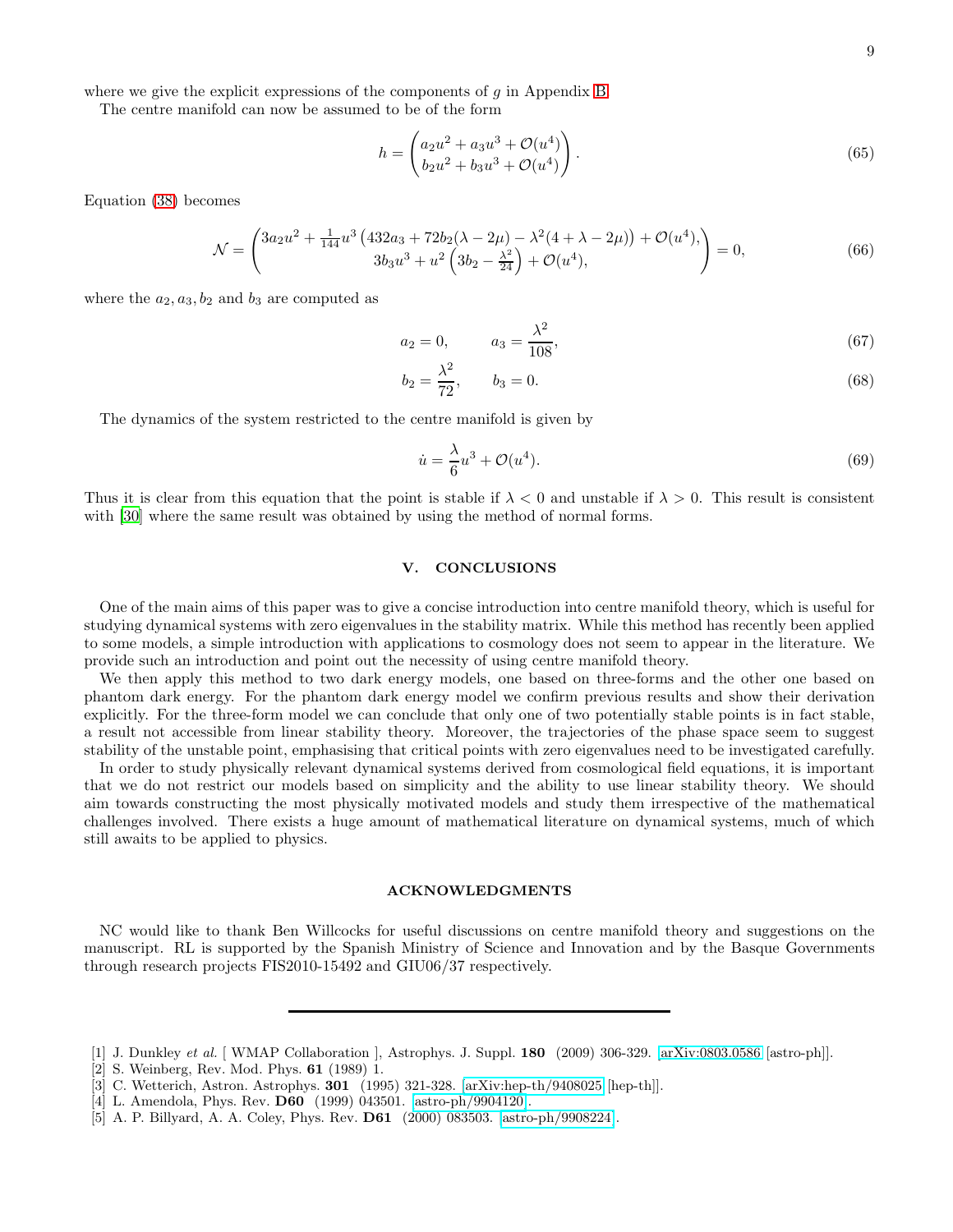- [6] W. Zimdahl, D. Pavon, Phys. Lett. B521 (2001) 133-138. [\[astro-ph/0105479\]](http://arxiv.org/abs/astro-ph/0105479).
- [7] G. R. Farrar, P. J. E. Peebles, Astrophys. J. 604 (2004) 1-11. [\[astro-ph/0307316\]](http://arxiv.org/abs/astro-ph/0307316).
- [8] L. P. Chimento, A. S. Jakubi, D. Pavon, W. Zimdahl, Phys. Rev. D67 (2003) 083513. [\[astro-ph/0303145\]](http://arxiv.org/abs/astro-ph/0303145).
- [9] G. Olivares, F. Atrio-Barandela, D. Pavon, Phys. Rev. D71 (2005) 063523. [\[astro-ph/0503242\]](http://arxiv.org/abs/astro-ph/0503242).
- [10] H. M. Sadjadi, M. Alimohammadi, Phys. Rev. D74 (2006) 103007. [\[gr-qc/0610080\]](http://arxiv.org/abs/gr-qc/0610080).
- [11] Z. -K. Guo, N. Ohta, S. Tsujikawa, Phys. Rev. D76 (2007) 023508. [\[astro-ph/0702015](http://arxiv.org/abs/astro-ph/0702015) [ASTRO-PH]].
- [12] K. Y. Kim, H. W. Lee, Y. S. Myung, Mod. Phys. Lett. A22 (2007) 2631-2645. [\[arXiv:0706.2444](http://arxiv.org/abs/0706.2444) [gr-qc]].
- [13] J. -H. He, B. Wang, JCAP 0806 (2008) 010. [\[arXiv:0801.4233](http://arxiv.org/abs/0801.4233) [astro-ph]].
- [14] S. Chen, B. Wang, J. Jing, Phys. Rev. D78 (2008) 123503. [\[arXiv:0808.3482](http://arxiv.org/abs/0808.3482) [gr-qc]].
- [15] M. Quartin, M. O. Calvao, S. E. Joras, R. R. R. Reis, I. Waga, JCAP 0805 (2008) 007. [\[arXiv:0802.0546](http://arxiv.org/abs/0802.0546) [astro-ph]].
- [16] S. H. Pereira, J. F. Jesus, Phys. Rev. D79 (2009) 043517. [\[arXiv:0811.0099](http://arxiv.org/abs/0811.0099) [astro-ph]].
- [17] C. Quercellini, M. Bruni, A. Balbi, D. Pietrobon, Phys. Rev. D78 (2008) 063527. [\[arXiv:0803.1976](http://arxiv.org/abs/0803.1976) [astro-ph]].
- [18] G. Caldera-Cabral, R. Maartens, L. A. Urena-Lopez, Phys. Rev. D79 (2009) 063518. [\[arXiv:0812.1827](http://arxiv.org/abs/0812.1827) [gr-qc]].
- [19] C. G. Böhmer, G. Caldera-Cabral, R. Lazkoz, R. Maartens, Phys. Rev.  $D78$  (2008) 023505. [\[arXiv:0801.1565](http://arxiv.org/abs/0801.1565) [gr-qc]].
- <span id="page-9-0"></span>[20] J. Valiviita, R. Maartens, E. Majerotto, Mon. Not. Roy. Astron. Soc. 402 (2010) 2355-2368. [\[arXiv:0907.4987](http://arxiv.org/abs/0907.4987) [astroph.CO]].
- <span id="page-9-1"></span>[21] C. G. Böhmer, G. Caldera-Cabral, N. Chan, R. Lazkoz, R. Maartens, Phys. Rev. **D81** (2010) 083003. [\[arXiv:0911.3089](http://arxiv.org/abs/0911.3089)  $\left[\text{gr-qc}\right]$ .
- <span id="page-9-2"></span>[22] C. G. Böhmer and J. Burnett, Mod. Phys. Lett. A  $25$  (2010) 101 [\[arXiv:0906.1351](http://arxiv.org/abs/0906.1351) [gr-qc]].
- <span id="page-9-3"></span>[23] C. G. Böhmer and T. Harko, Eur. Phys. J. C 50 (2007) 423 [\[arXiv:gr-qc/0701029\]](http://arxiv.org/abs/gr-qc/0701029).
- <span id="page-9-4"></span>[24] T. S. Koivisto and N. J. Nunes, Phys. Rev. D 80 (2009) 103509 [\[arXiv:0908.0920](http://arxiv.org/abs/0908.0920) [astro-ph.CO]].
- <span id="page-9-5"></span>[25] T. S. Koivisto and N. J. Nunes, Phys. Lett. B 685 (2010) 105 [\[arXiv:0907.3883](http://arxiv.org/abs/0907.3883) [astro-ph.CO]].
- <span id="page-9-6"></span>[26] T. Ngampitipan and P. Wongjun, [arXiv:1108.0140](http://arxiv.org/abs/1108.0140) [hep-ph].
- <span id="page-9-7"></span>[27] E. J. Copeland, M. Sami and S. Tsujikawa, Int. J. Mod. Phys. D 15 (2006) 1753 [\[arXiv:hep-th/0603057\]](http://arxiv.org/abs/hep-th/0603057).
- <span id="page-9-8"></span>[28] E. J. Copeland, A. R. Liddle, D. Wands, Phys. Rev. D57 (1998) 4686-4690. [\[arXiv:gr-qc/9711068](http://arxiv.org/abs/gr-qc/9711068) [gr-qc]].
- <span id="page-9-9"></span>[29] R. R. Caldwell, Phys. Lett. B545 (2002) 23-29. [\[astro-ph/9908168\]](http://arxiv.org/abs/astro-ph/9908168).
- <span id="page-9-10"></span>[30] G. Leon, E. N. Saridakis, Phys. Lett. B693 (2010) 1-10. [\[arXiv:0904.1577](http://arxiv.org/abs/0904.1577) [gr-qc]].
- <span id="page-9-11"></span>[31] J. Carr, "Applications of centre manifold theory", Springer (1981).
- <span id="page-9-12"></span>[32] S. Wiggins, "Introduction to Applied Nonlinear Dynamical Systems and Chaos", Springer (1990).
- <span id="page-9-13"></span>[33] A. D. Rendall, Gen. Rel. Grav. 34 (2002) 1277 [\[arXiv:gr-qc/0112040\]](http://arxiv.org/abs/gr-qc/0112040).
- <span id="page-9-14"></span>[34] J. Wainwright and G. F. R. Ellis, "Dynamical Systems in Cosmology," Cambridge University Press (1997).

#### <span id="page-9-15"></span>Appendix A: Explicit formula of the three-form model

The two components of  $g$  in the three-form model are given by

$$
g_1 = \frac{1}{6} \left( \frac{9}{\pi} + 18(v+w) + 3w\alpha(1+3\pi w) + \pi^2 w^3 \alpha^2 + \frac{27}{\pi(3+\pi w\alpha)} - \frac{6}{\pi} (3\cos[\pi(v+w)] - (3+\pi w\alpha)\sin[\pi(v+w)]) \right) + \frac{1}{6} u^2 \left( 9w - \frac{27}{\pi(3+\pi w\alpha)} + \frac{3}{\pi\alpha} \left( 3\left(3-\sqrt{6}\lambda\right) + \sqrt{6}(3+\pi w\alpha)\lambda \tan\left[\frac{1}{2}\pi\left(\frac{1}{2}+v+w\right)\right] \right) \right), \quad (A1)
$$

$$
g_2 = \frac{3u^2((3 - 6\pi w)\alpha - \pi^2 w^2 \alpha^2 - 9)}{2\pi\alpha(3 + \pi w\alpha)} - \frac{1}{\pi\alpha} \sqrt{\frac{3}{2}} u^2 \lambda \left(3 - (3 + \pi w\alpha) \tan\left[\frac{1}{2}\pi \left(\frac{1}{2} + v + w\right)\right]\right) - \frac{\pi w^2 \alpha (27 + 3(1 + 4\pi w)\alpha + \pi^2 w^2 \alpha^2)}{6(3 + \pi w\alpha)}.
$$
 (A2)

#### <span id="page-9-16"></span>Appendix B: Explicit formula of the phantom model

The two components of  $g$  are given by

$$
g_1 = -\frac{3}{2}v(v^2 + w(2+w)) + \frac{1}{4}u(w(2+w)(2\mu - \lambda) + v^2(3\lambda - 2\mu)) - \frac{1}{24}u^2v\lambda(4+3\lambda - 4\mu) + \frac{1}{144}u^3\lambda^2(4+\lambda - 2\mu), \quad (B1)
$$